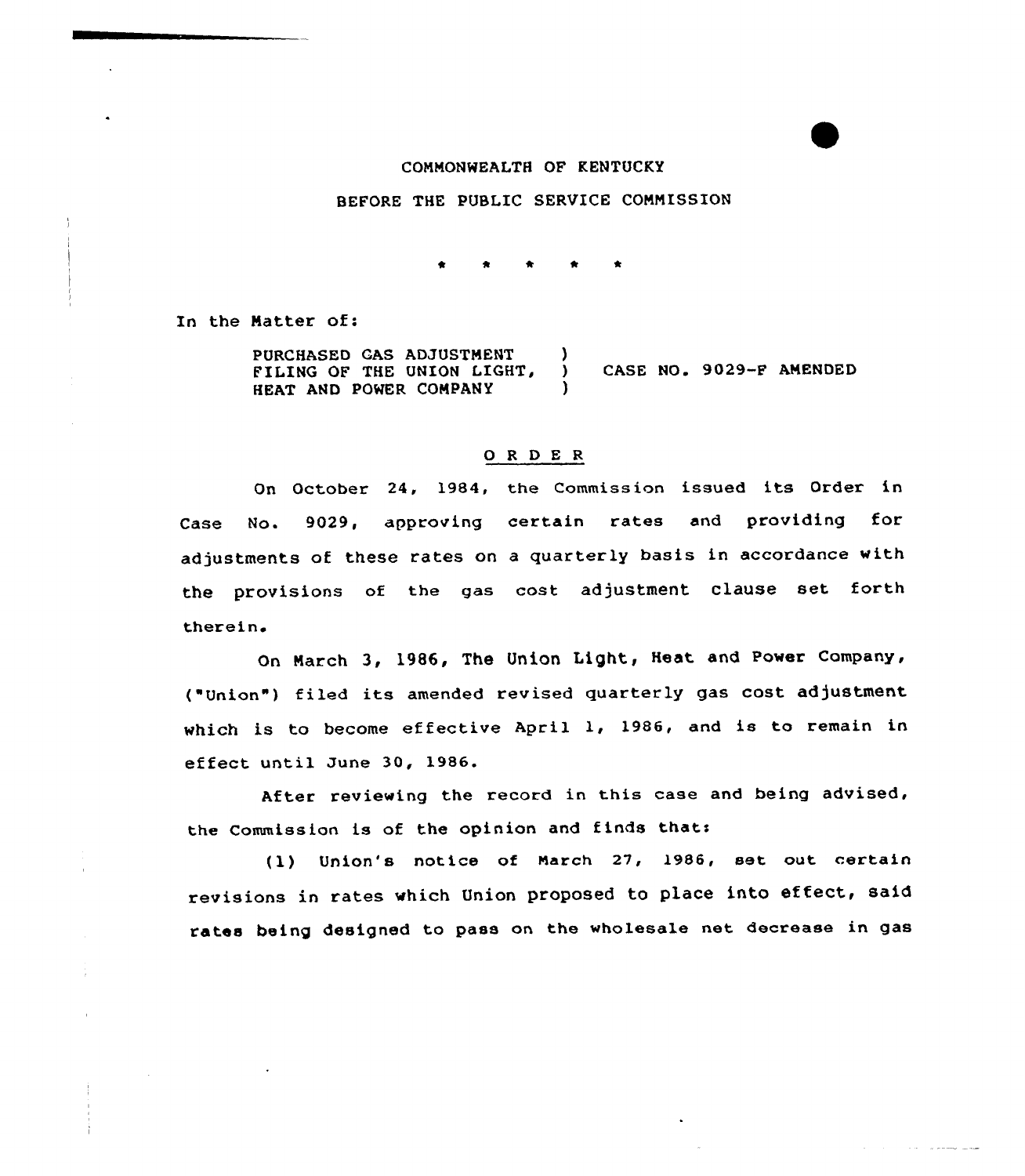costs from its suppliers in the amount of  $$1,100,608$  or  $11.1$  cents per Ncf; this decrease has occurred since Union's first application in this case.

(2) Union's notice set out a total refund adjustment, actual adjustment and balance adjustment which were in compliance with and identical to those allowed in the previous Order of the Commission in this case.

(3) Union's gas cost recovery rate for exempt customers in the amount of \$4.284 per Mcf is a decrease of \$0.111 per Mcf from the previously authorized rate in the first Order in this case. This decrease represents the decrease in expected gas cost from Union's suppliers.

(4) Union's adjustment in rates set out in the Appendix to this Order is fair, just and reasonable and in the public interest and should be effective with bills rendered on and after April 1, 1986, or as soon as practicable thereafter.

IT IS THEREFORE ORDERED that:

(1) The rates in the Appendix to this Order be and they hereby are authorized effective with bills rendered on and after April 1, 1986, or as soon as practicable thereafter.

(2) The gas cost recovery rate for exempt. customers shall be \$4.284 per Mcf.

(3) Within 30 days of the date of this Order Union shall file with this Commission its revised tariffs setting out the rates authorized herein.

 $-2-$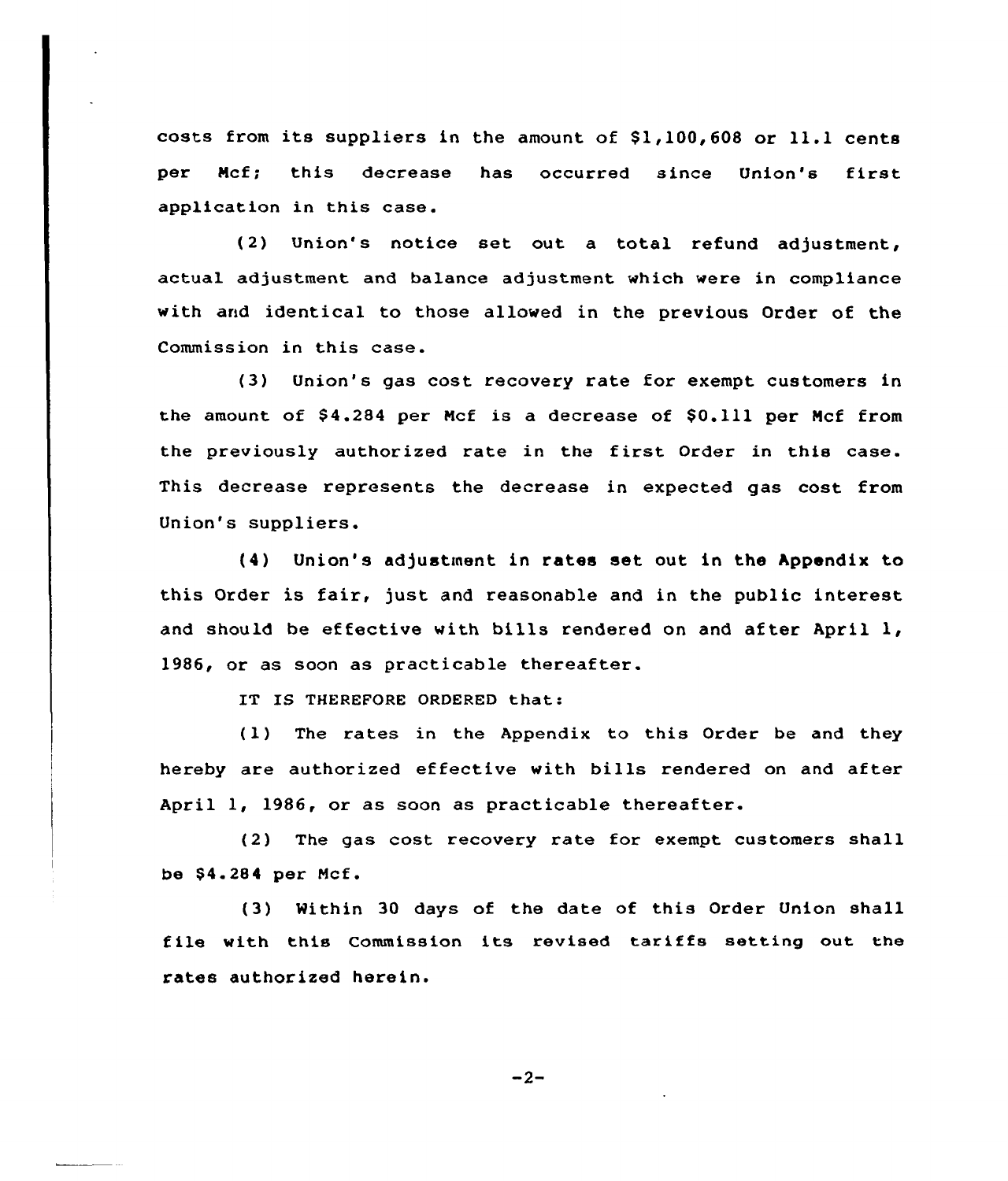Done at Frankfort, Kentucky, this 2nd day of April, 1986.

PUBLIC SERUICE CONNISSION

D. D. Iven Chairman

Vice Chairman V umissioner

ستشاهد المتاريب البرازيد

ATTEST<

**Secretary**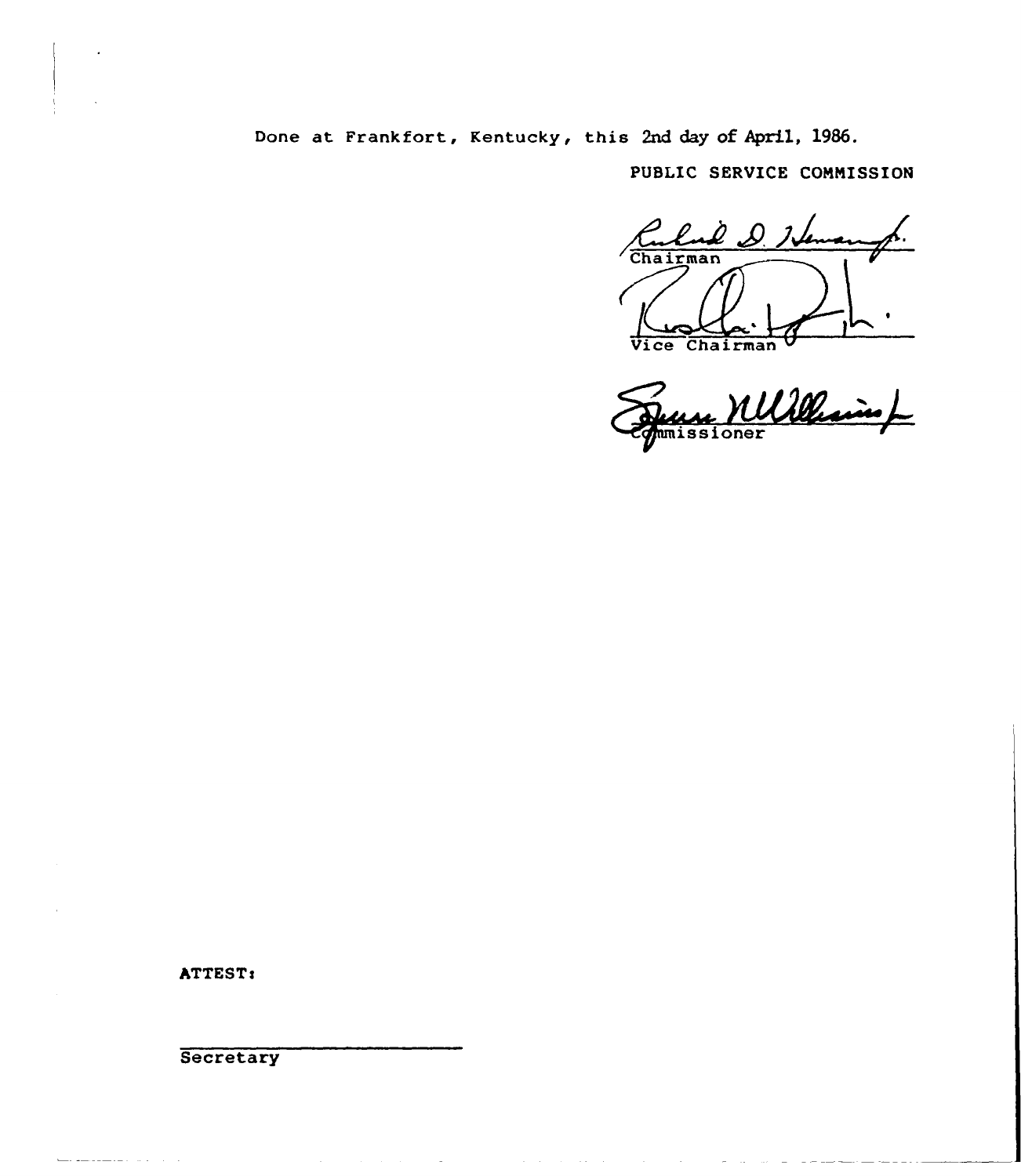## APPENDIX

APPENDIX TO AN ORDER OF THE PUBLIC SERVICE CONMISSION IN CASE NO. 9029-F AMENDED DATED 4/2/86

The following rates and charges are prescribed for the customers served by Union Light, Heat and Power Company. All other rates and charges not specifically mentioned herein shall remain the same as those in effect under authority of this Commission prior to the date of this Order.

RATE GS

#### GENERAL SERVICE

| Customer Charge per month: |                         |              |
|----------------------------|-------------------------|--------------|
| Residential Service        |                         | <b>S4.50</b> |
|                            | Non-Residential Service | <b>S6.00</b> |

|             | Gas        |       |  |
|-------------|------------|-------|--|
| <b>Base</b> | Cost       | Total |  |
| Rate        | Adjustment | Rate  |  |

All gas used  $14.49$ g plus  $42.84$ g equals  $57.33$ g per 100 cu. ft.

Minimum Bill: The minimum monthly charge shall be the customer charge as stated above .

The "Gas Cost Adjustment" as shown above, is an adjustment per 100 cubic feet determined in accordance with the "Gas Cost Adjustment Clause" set forth on Sheet No. 19 of this tariff.

RATE F

Special Contract - Firm Use

|                | Gая        |                 |
|----------------|------------|-----------------|
| Base           | Cost       | Total           |
| Rate<br>$   -$ | Adjustment | Rate<br>_______ |

All gas used  $7.97$  $6$  plus  $42.846$  equals  $50.816$  per 100 cu.<br>ft.

 $\frac{1}{2} \left( \frac{1}{2} \right) \frac{1}{2} \left( \frac{1}{2} \right) \left( \frac{1}{2} \right) \left( \frac{1}{2} \right) \left( \frac{1}{2} \right) \left( \frac{1}{2} \right)$